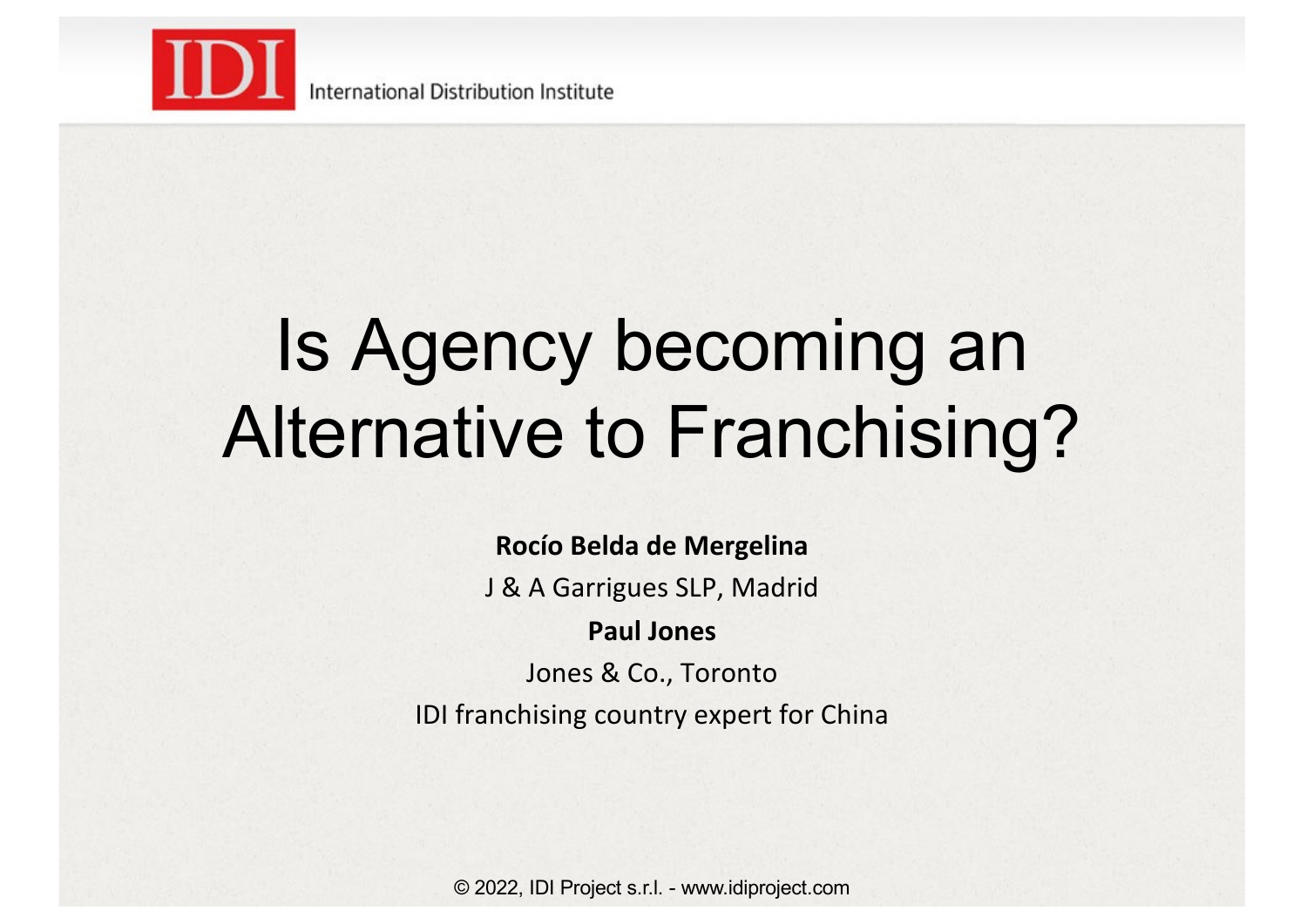

### **Agency versus Franchising**

### • From a business viewpoint

- $\triangleright$  Advantages
	- Franchisor's major control of the operation of the business: preservation of the Franchise System and service quality
	- **"** Inventory control
	- **Price control**
	- **•** Provides business intelligence to franchisor
	- **"** Control of business risks, insolvency situations
- $\triangleright$  Disadvantages
	- **Figure 1.5 Franchisor's larger involvement in the operation of the business**
	- " Availability of franchisor's local resources for operating in foreign jurisdictions
	- " Bigger costs for franchisor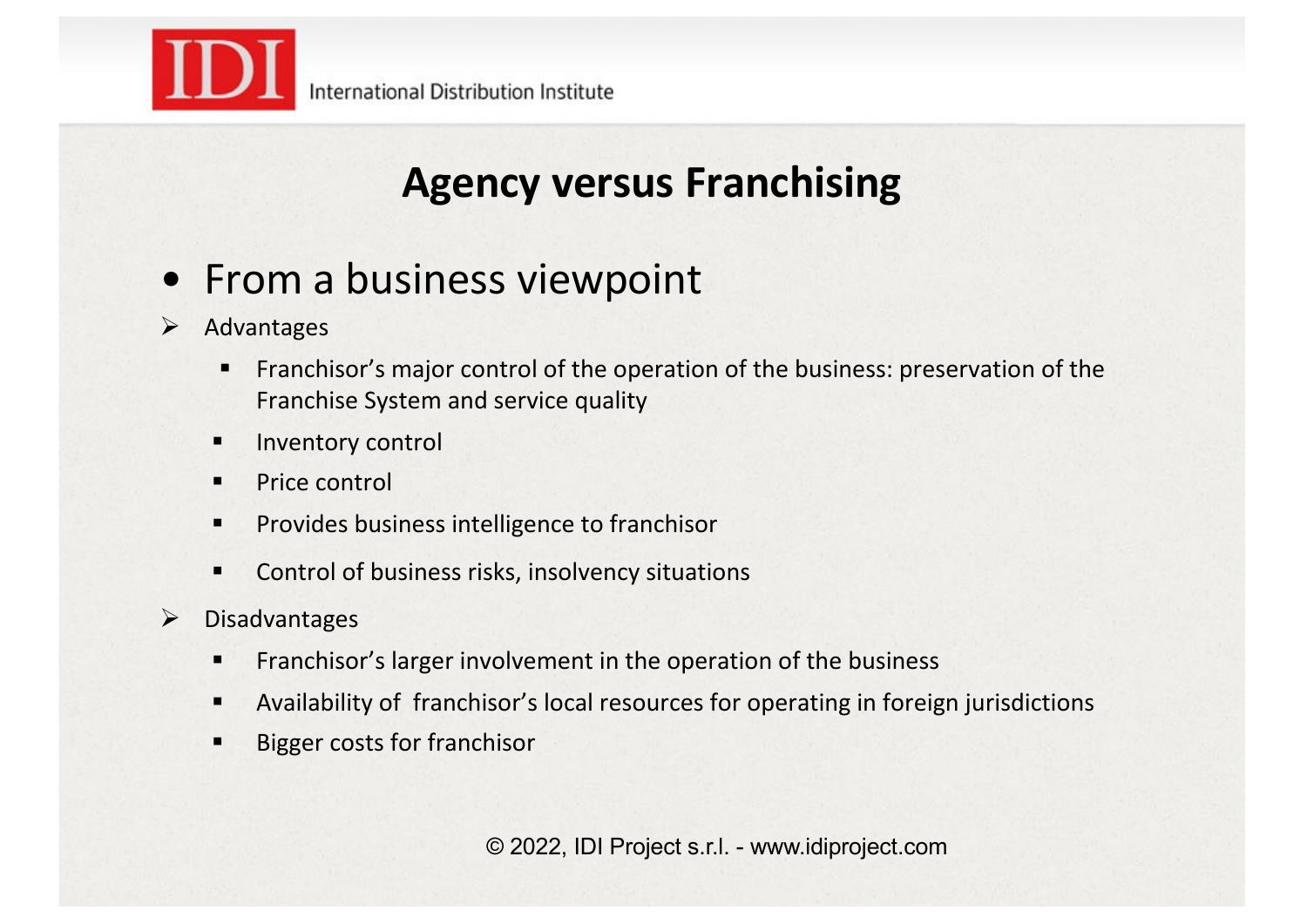

### **Agency versus Franchising**

#### • From a legal viewpoint

- $\triangleright$  Advantages
	- " Non applicability of competition law (only genuine agency)
	- " Non applicability of franchising regulations (?)
- $\triangleright$  Disadvantages
	- Applicability of compensation for goodwill
	- Applicability of a framework of statutory rights very protective to the agent
	- Employment law related risks regarding franchisee and franchisee's employees (joint employer)
	- Other liability leaks: versus the shop lessor, local suppliers and customers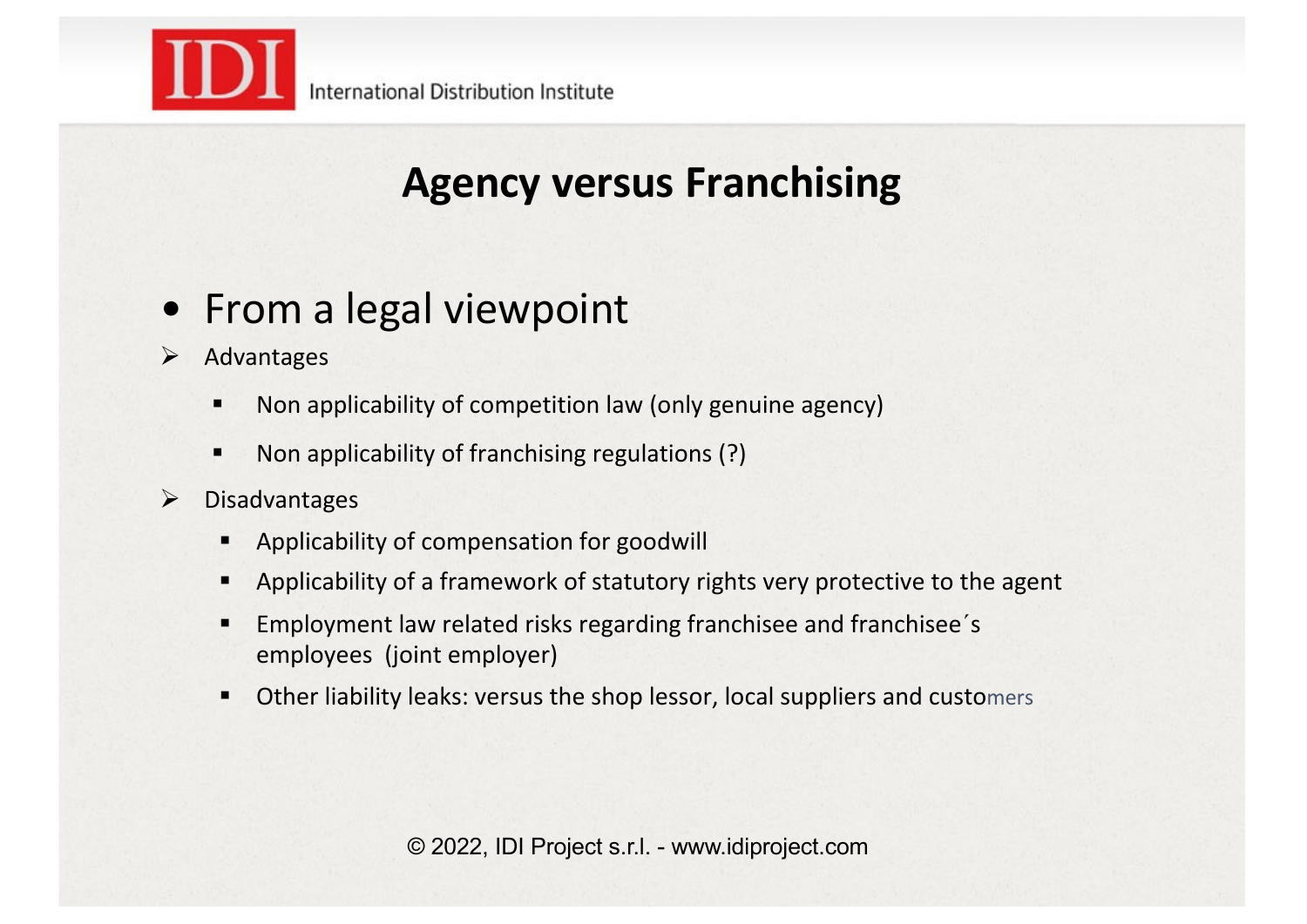

### **The Traditional Distinction: Agency vs. Distribution**

- Definition of commercial agency
	- Promotion or promotion and completion of sales on behalf or on behalf and in the name of supplier
	- An Agent will be considered as a "Commercial Agent", when he is independent, i.e., he is free to organise his activity and timetables according to his own criteria, with his own personnel and premises and his own administration.
	- Other commercial intermediaries figures are available in Spain: mandate, commission and dependant agent.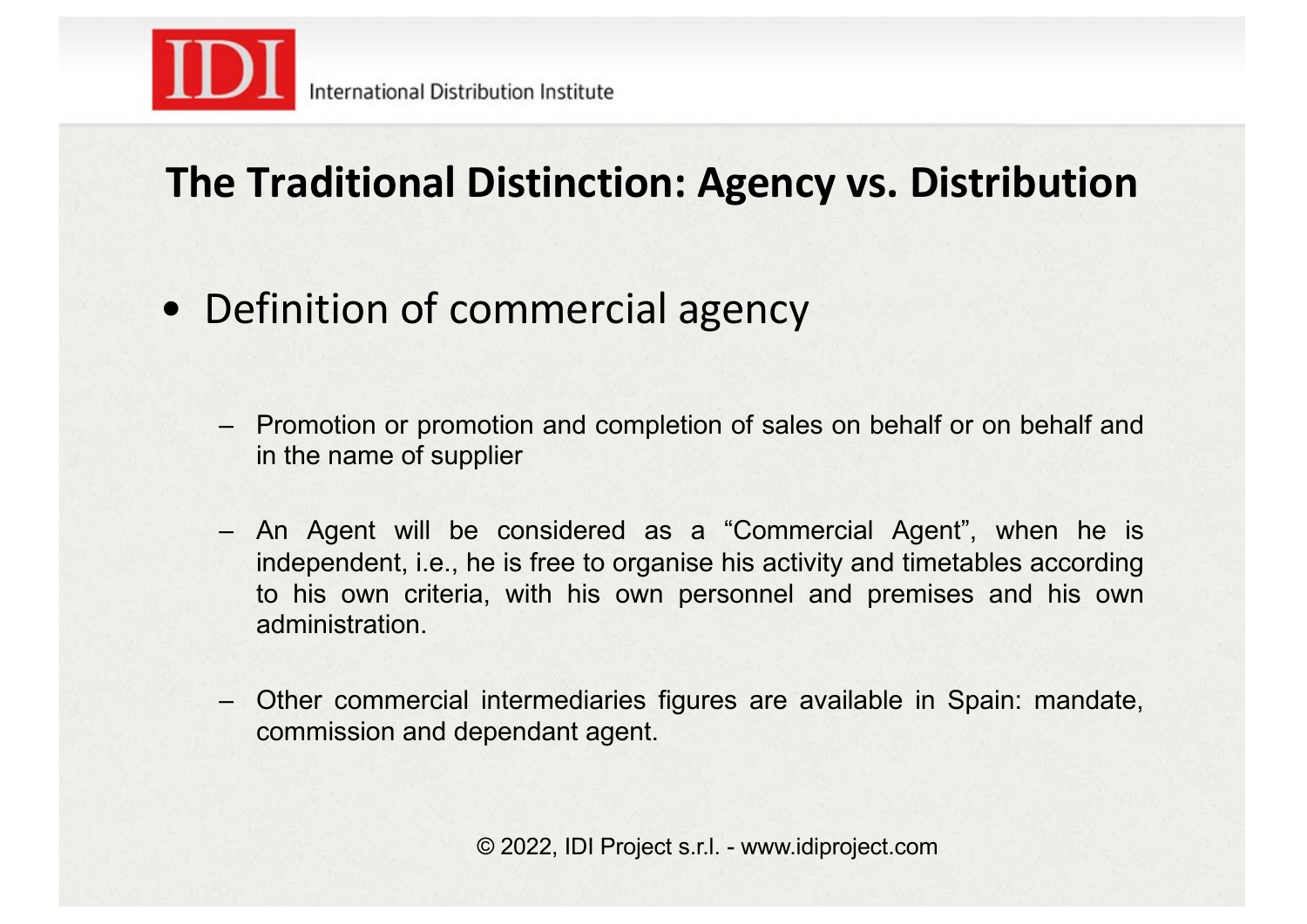

### **The Traditional Distinction: Agency vs. Distribution**

- China:商业特许经营管理条例 **2007 (**Commercial Franchise Administration Regulation)第三条 (Article 3)
	- the right to use its business operating resources, including registered trademarks,
	- franchisee conducts business under a uniform mode of operation
	- franchisee pay franchise fees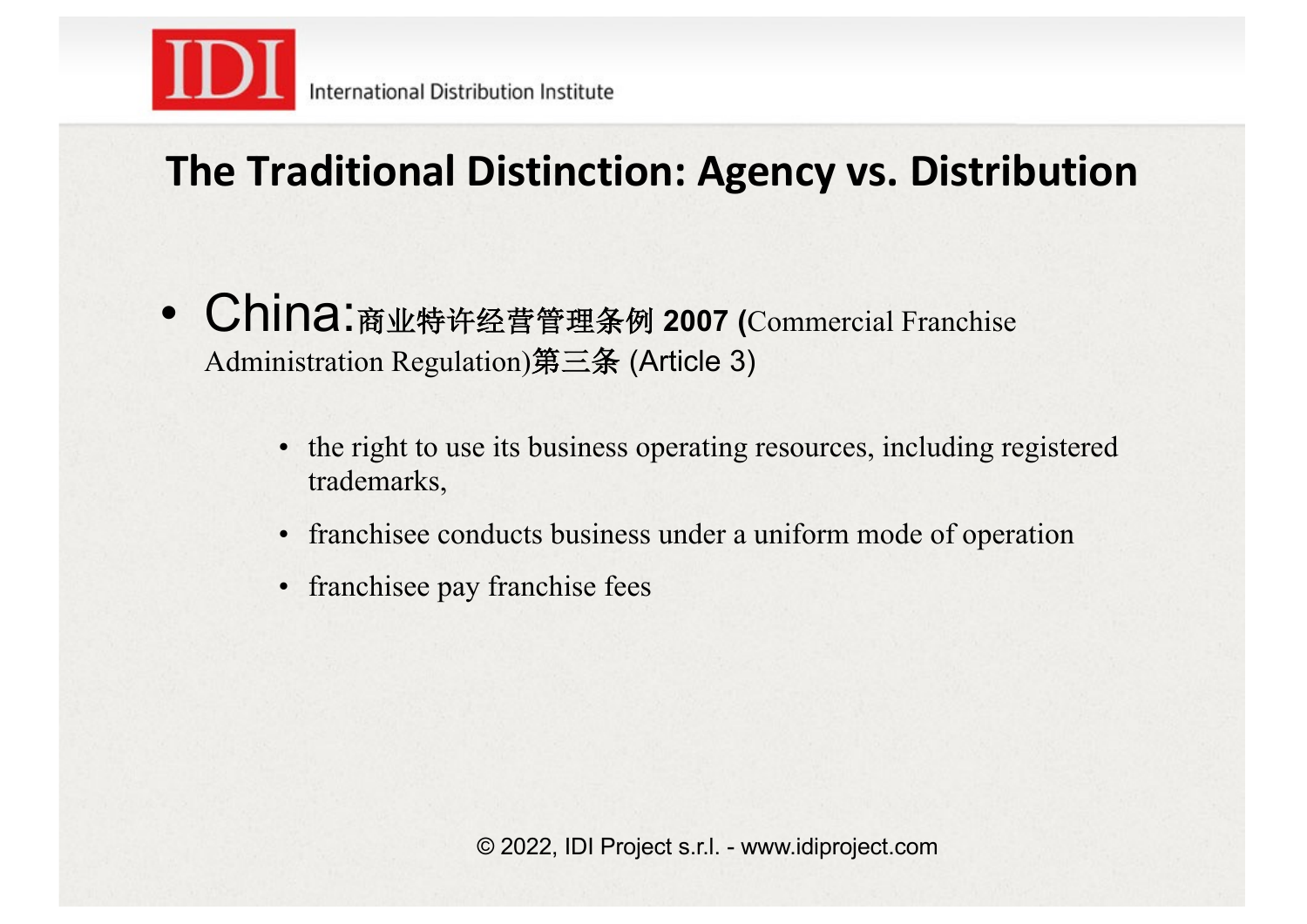

### **Problems with the Traditional Distinction**

- 1. Competitive marketing requires better coordination and control
- 2. Franchises have pre-contractual disclosure obligations, which can be a barrier to entry
- 3. The internet has broken up the sales process customers search and select online, and go to a store to pick-up
- 4. Financing the cost of uniform presentation signs, inventory etc.
- 5. Goodwill payments on termination in commercial agency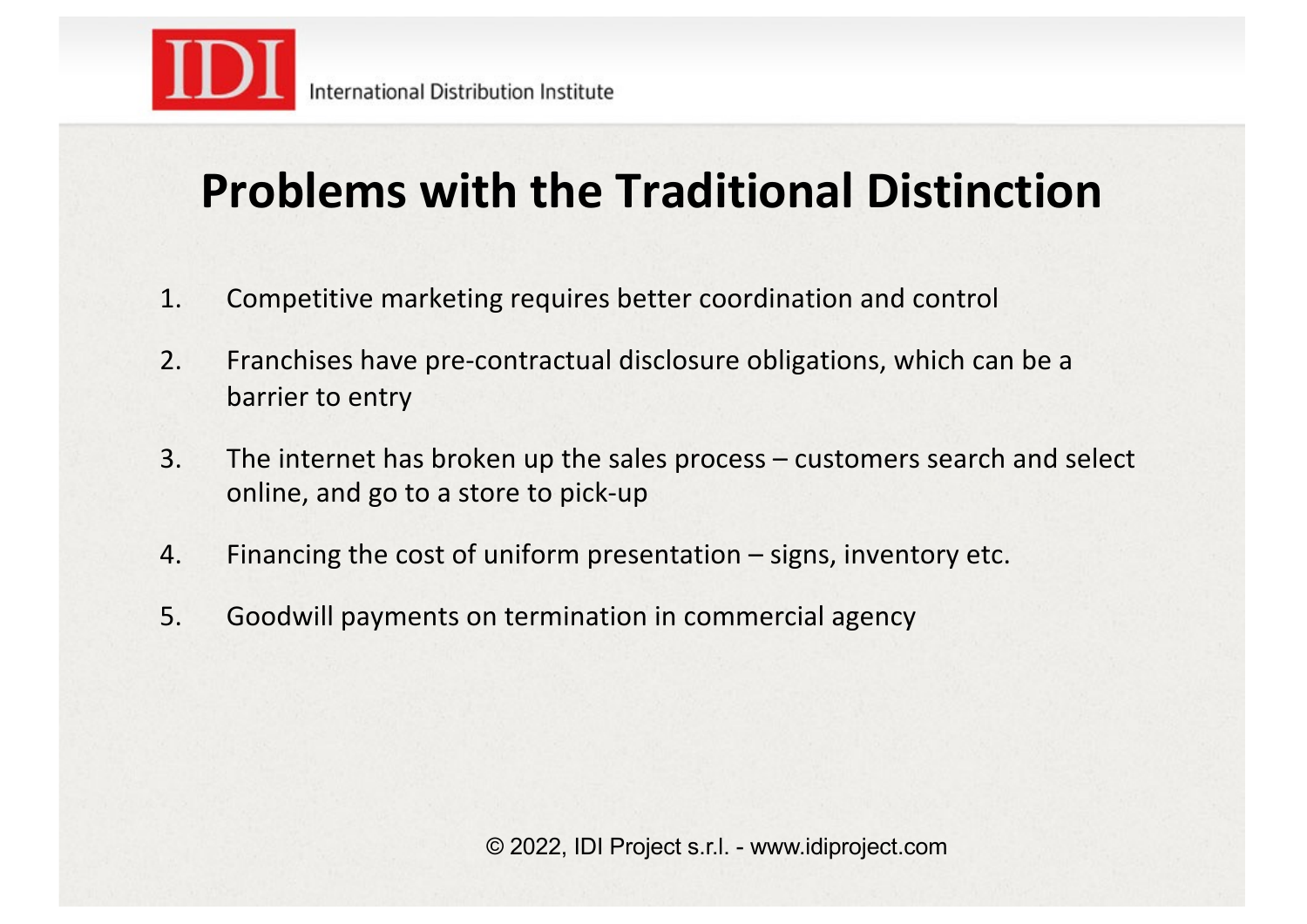

#### **Non applicability of competition law** Impact of the New EU Commission Guidelines regarding the *Genuine Agent*:

- Para 33 a): seems to capture consignment agreements
- Para 33 (f): seems to capture franchise advertising funds, excludes as well any other contributions to brand promotion by franchisee
- Para 33 (d): seems to capture clients' default in payments, does it require that the PoS belongs to the franchisor?
- Para 33 (g): requires franchisor to own the lease contract for the premises or only to bear the cost ?
- Para 33 (g): the cost of any equipment including software and shop furbishment to be born by franchisor
- Para 33 (g): Store staff: seems to allow franchisee to remain as the employer, only excludes franchisee's payment for employee's training
- Para 33 (h): allows delivery of online sales provided that costs are paid/reimbursed by franchisor
- $\triangleright$  From a business view point, would it feasible for franchisors to structure franchise agreements as genuine agency agreements?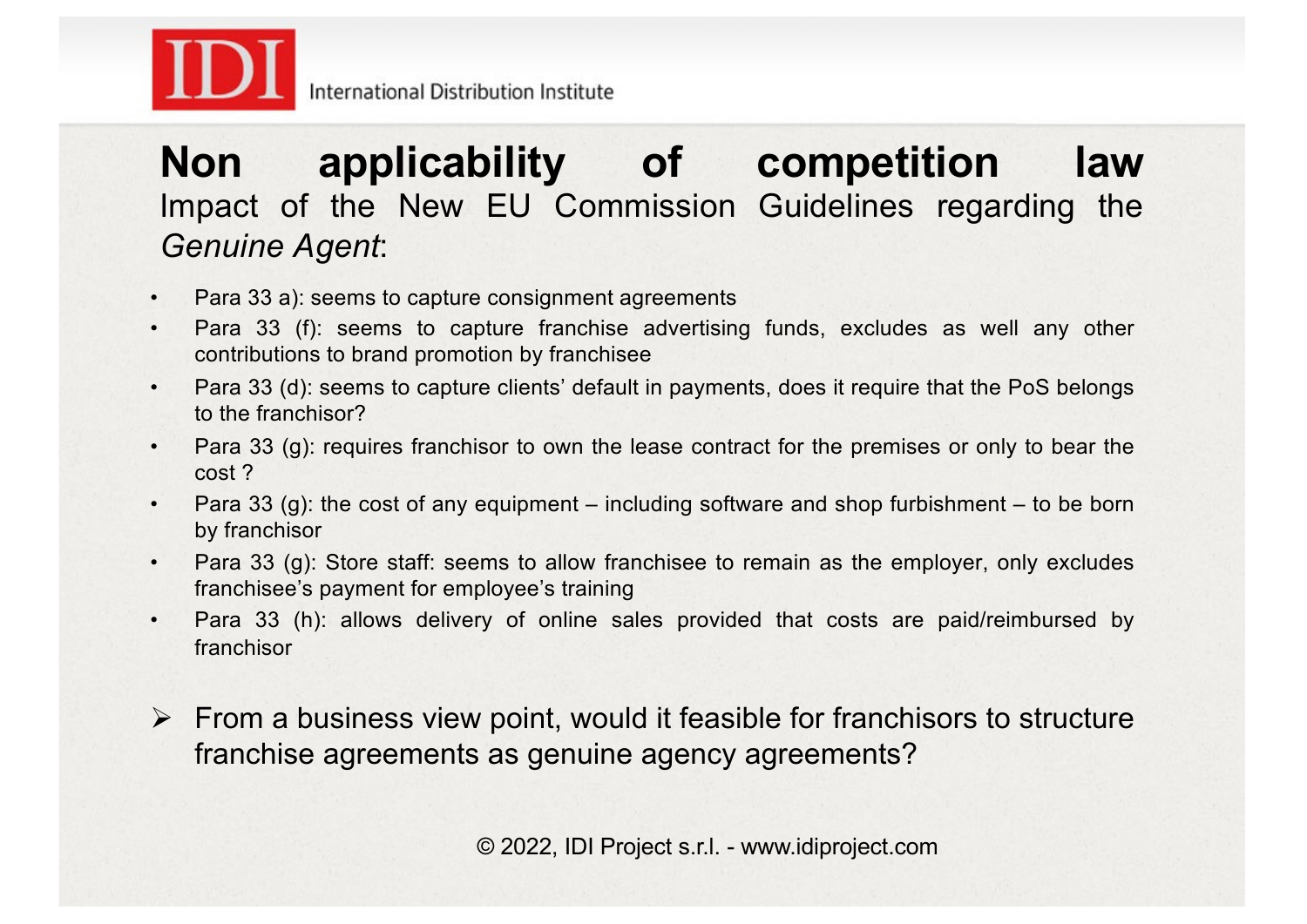

#### **Non applicability of competition law** Impact of the New EU Commission Guidelines regarding the *Genuine Agent*:

#### *EU COMMISSION GUIDELINES ON VERTICAL RESTRAINTS*

(33) In light of the above, an agreement will generally be categorised as an agency agreement that falls outside the scope of Article 101(1) of the Treaty where *all of the following conditions apply:*

(a) the agent does not acquire the property in the goods bought or sold under the agency agreement and does not itself supply the services bought or sold under the agency agreement. The fact that the agent may temporarily, for a very brief period of time, acquire the property in the contract goods while selling them on behalf of the principal, does not preclude the existence of an agency agreement that falls outside the scope of Article 101(1) of the Treaty, provided that the *agent does not incur any costs or risks in relation to the transfer of property;*

(b) the agent does not contribute to the costs relating to the supply or purchase of the contract goods or services, including the costs of transporting the goods. This does not preclude the agent from carrying out the transport service, provided that the costs are covered by the principal;

(c) the agent does not maintain at its own cost or risk stocks of the contract goods, including the cost of financing the stock and the cost of lost stock. The agent should be able to return unsold goods to the principal without charge, unless the agent is at fault, for example, because it fails to comply with reasonable security or anti-theft *measures to avoid stock losses;*

(d) the agent does not take responsibility for the customers' non-performance of the contract, with the exception of the loss of the agent's commission, unless the agent is at fault (for example, failing to comply with reasonable security or anti-theft measures or failing to comply with reasonable measures to report theft to the principal or the police or to communicate to the principal all necessary information available to it on the customer's financial reliability);

(e) the agent does not assume responsibility towards customers or other third parties for loss or damage resulting from the supply of the contract goods or services. *unless the agent is at fault;*

(f) the agent is not, directly or indirectly, obliged to invest in sales promotion, including through contributions to the advertising budget of the principal or to advertising or promotional activities specifically relating to the contract goods or services, unless such costs are fully reimbursed by the principal:

(g) the agent does not make market-specific investments in equipment, premises, training of personnel or advertising, such as the petrol storage tank in the case of petrol retailing, specific software to sell insurance policies in the case of insurance agents, or advertising relating to routes or destinations in the case of travel *agents selling flights or hotel accommodation, unless such costs are fully reimbursed by the principal;*

(h) the agent does not undertake other activities within the same product market required by the principal under the agency relationship (for example, the delivery of *the goods), unless those activities are fully reimbursed by the principal.*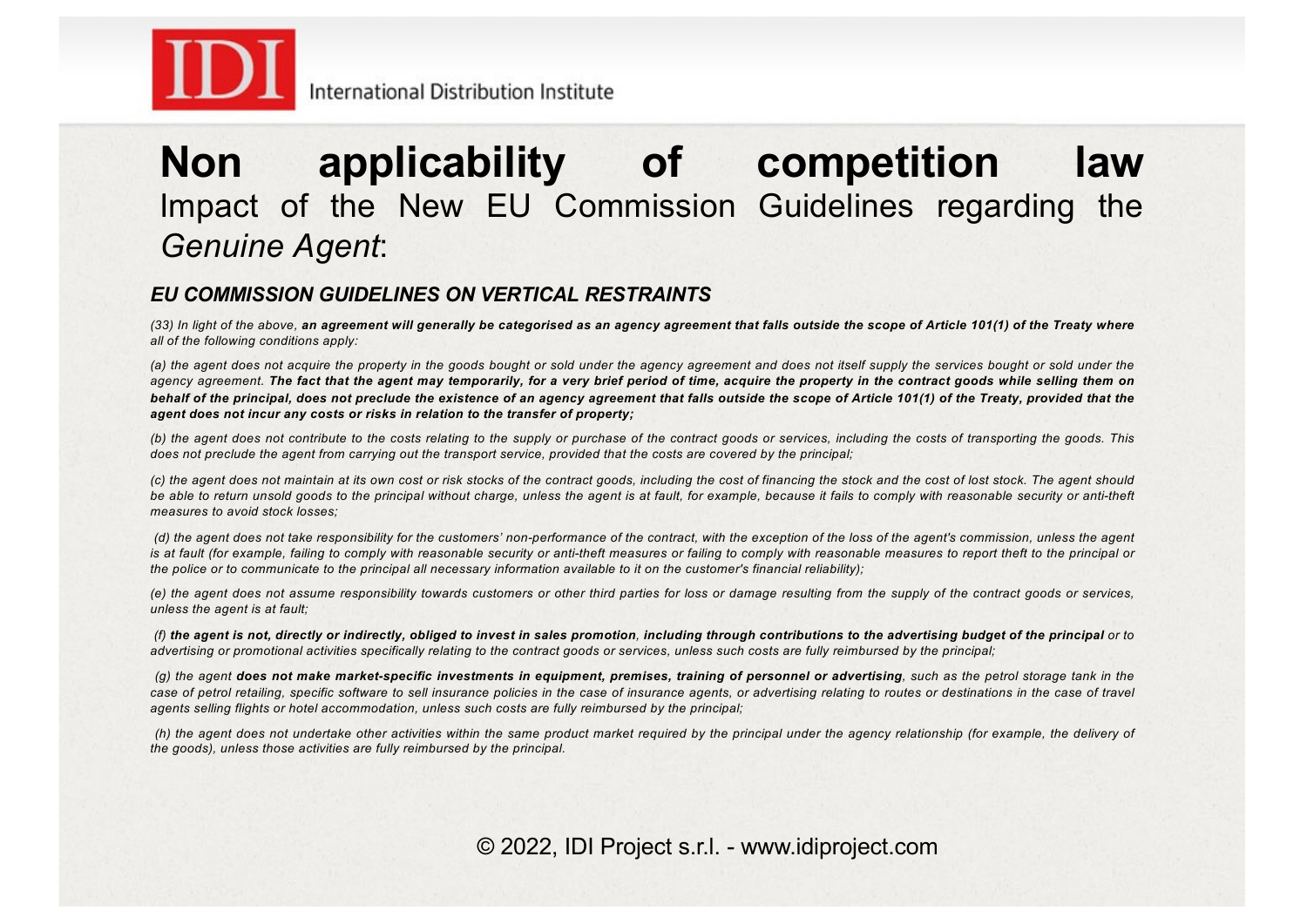

International Distribution Institute

# Hybrid Models

### Commission-Affiliation

Developed in Europe

Criticism: franchise relationship must still have certain fundamental characteristics, one of which is that a franchisee operates a real business that it owns.

Yes or Not?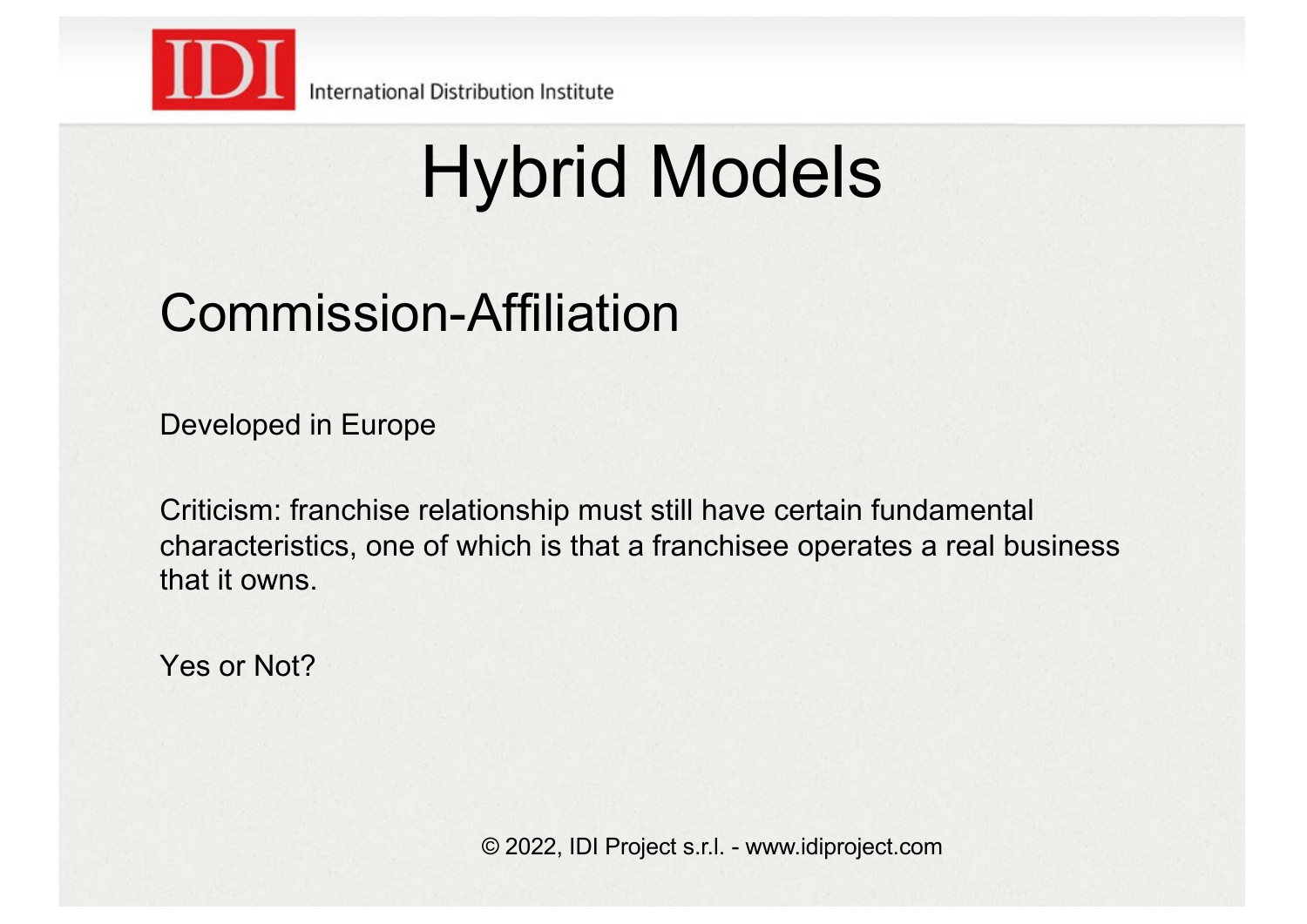

### An Example from China:

Italian Franchisor – everyday clothing

Wanted to better control:

-quality -price -return and refund policy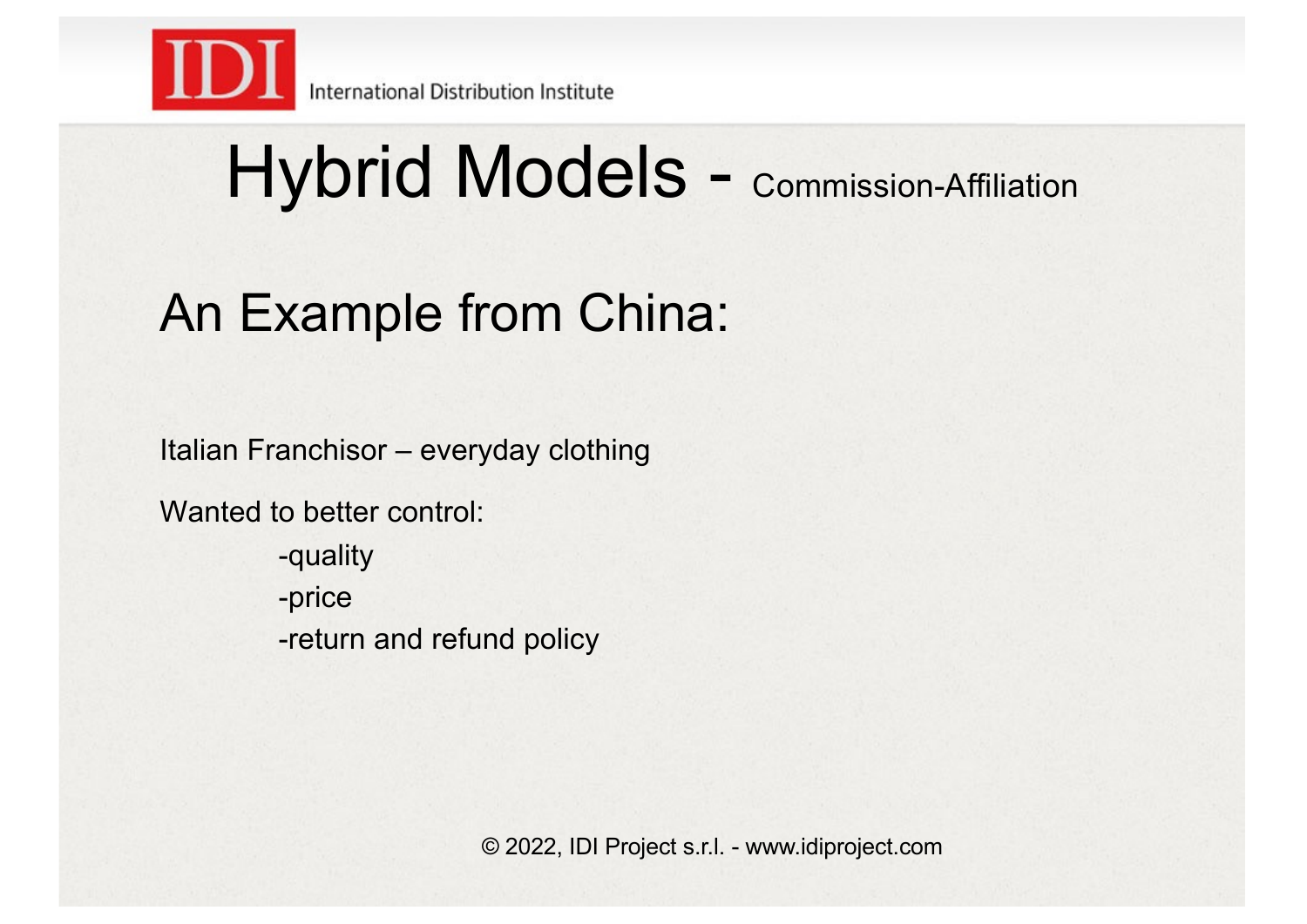

### Issues:

- **controlling the price is resale price maintenance**
- controlling the quality means inventory controls
- **F** franchisee may not have the financing
- **controlling returns and refunds means control of the sale**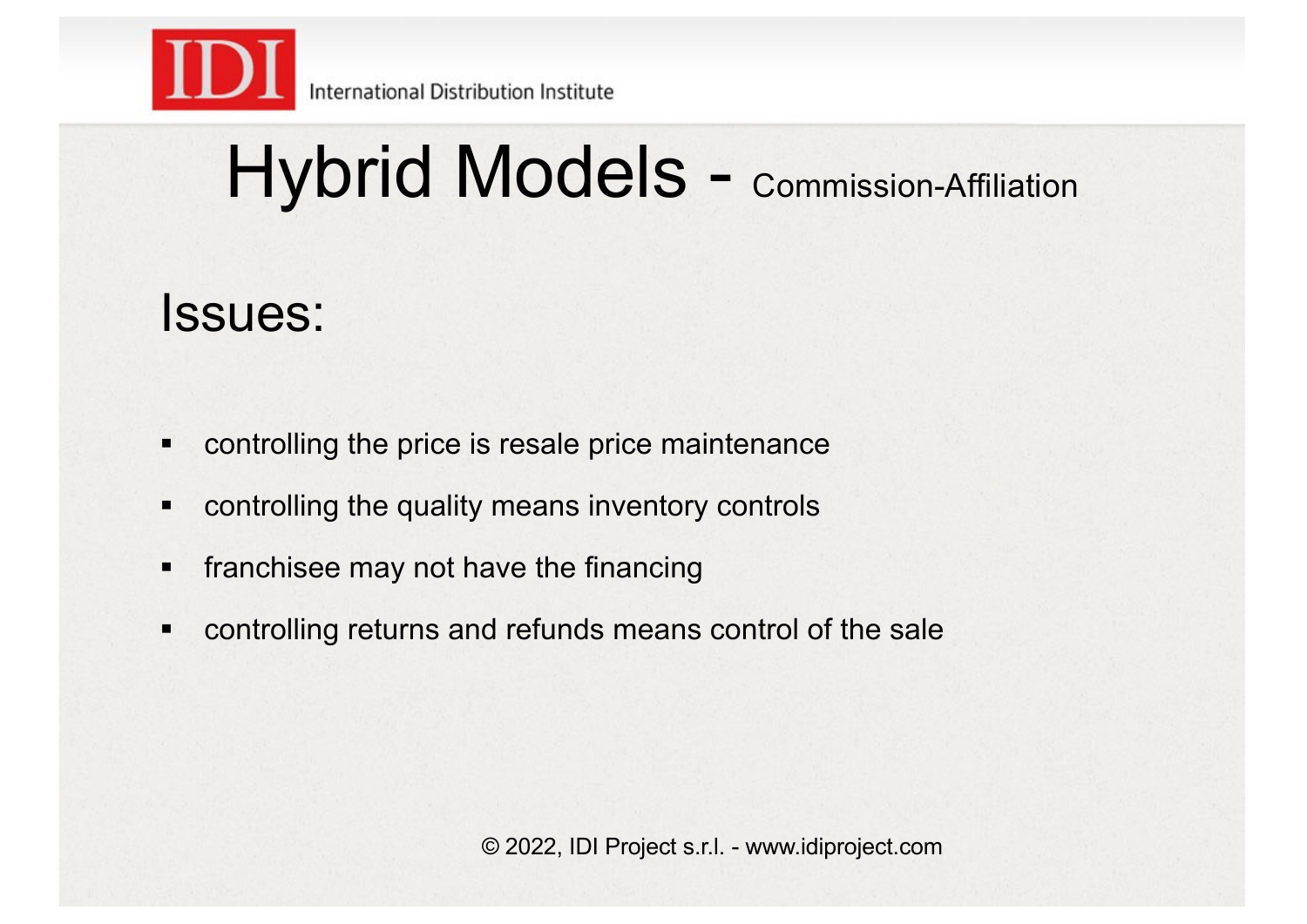

### Solutions:

中华人民共和国民法典 (Civil Code of the PRC) 2021-01-01

Chapter 25 – Commission Agency Contracts

Article 955 Where the commission agent sells at a lower price lower than the price set by the principal or buys at a price higher than the price set by the principal, it shall obtain consent from the principal.

Overcomes Article 14 of the PRC Anti-Monopoly Law on vertical price fixing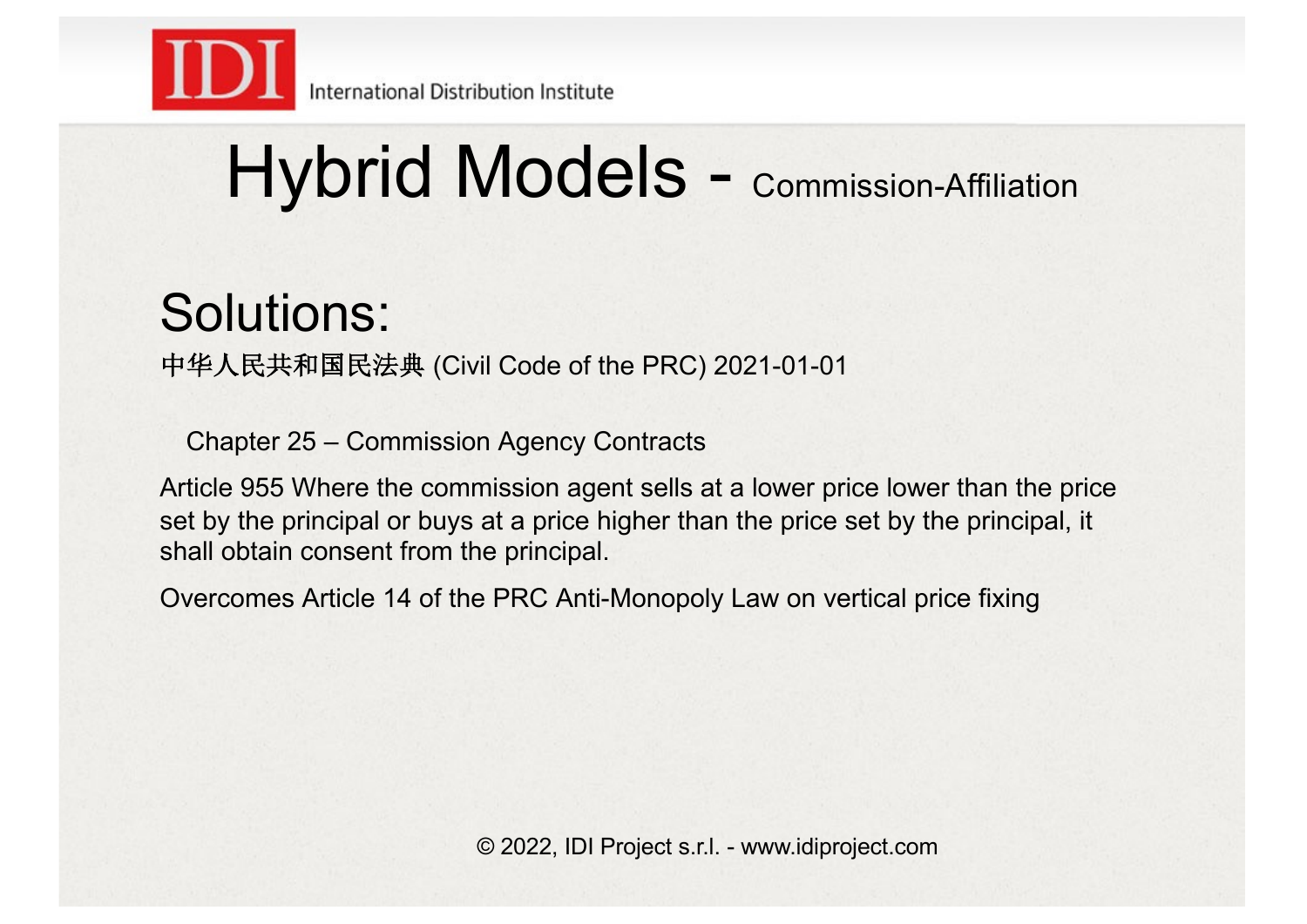

" so the franchisor would own the inventory – could it 'consign' to a franchisee?

If it did, would the relationship still be a franchise relationship?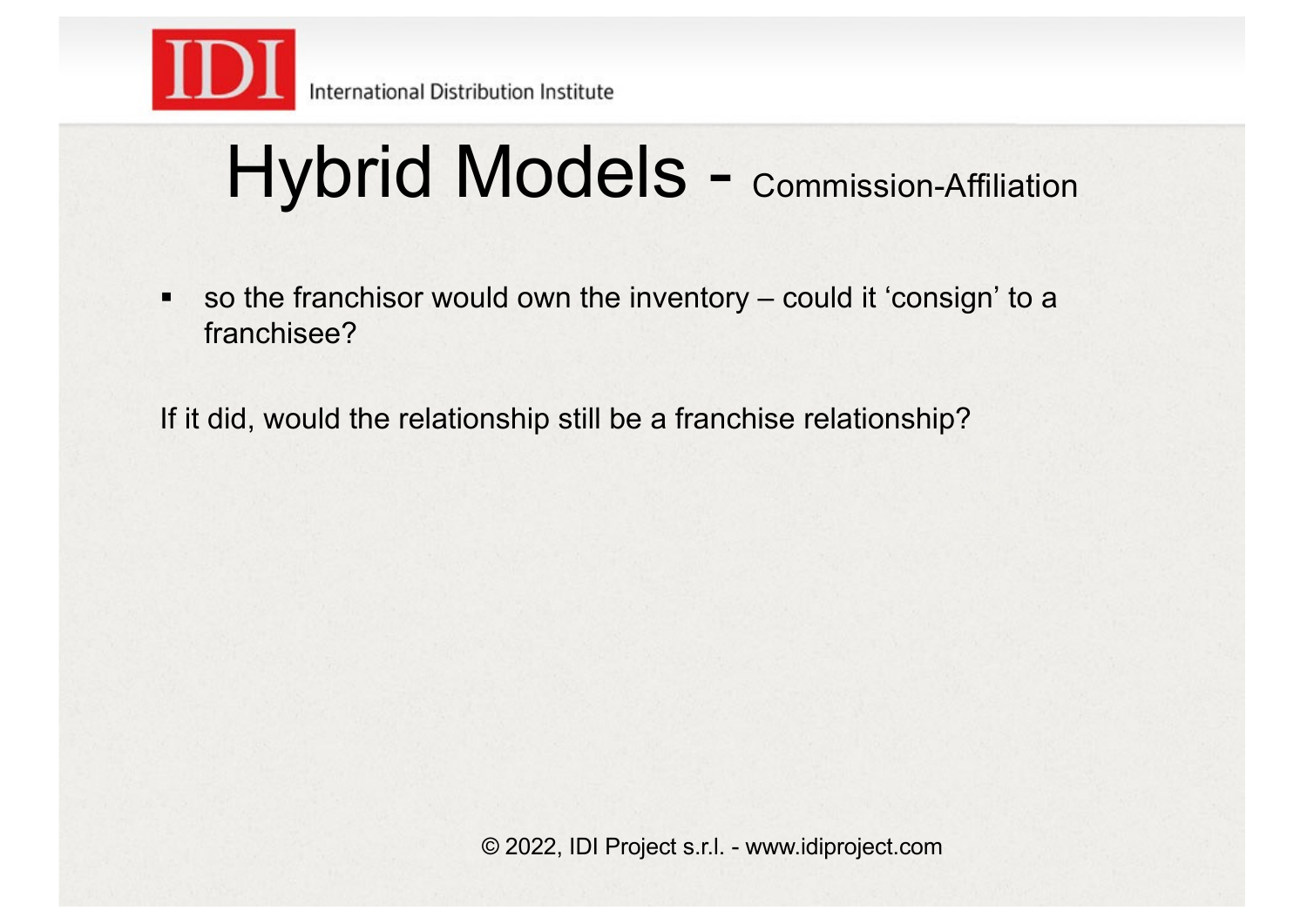

! In *Fujian Kuaiyipai E-commerce Ltd. v Xiamen Tianlingyuan E-commerce Ltd.* 《福建快易拍电子商务有限公司与厦门天邻缘电子商务有限公司特许经营合同纠 纷》and *Yan Wang v Mianyang Meile Cosmetics Ltd.* 《王彦与绵阳市美乐化妆 品有限责任公司特许经营合同纠纷, the courts confirmed that it is legitimate to have a consignment arrangement regarding the sale of goods in a franchise relationship.

福建快易拍电子商务有限公司 *(Fujian Kuaiyipai E-commerce Ltd.) v* 厦门天邻缘电子商务有限公司 *(Xiamen Tianlingyuan E-commerce Ltd.)* Fujian High People's Court (2017) 闽民终563号, dated January 23, 2018.

王彦*(WANG, Yan) v* 绵阳市美乐化妆品有限责任公司 *(Mianyang Meile Cosmetics Ltd.)* Sichuan High People's Court (2017) 川民终1260 号.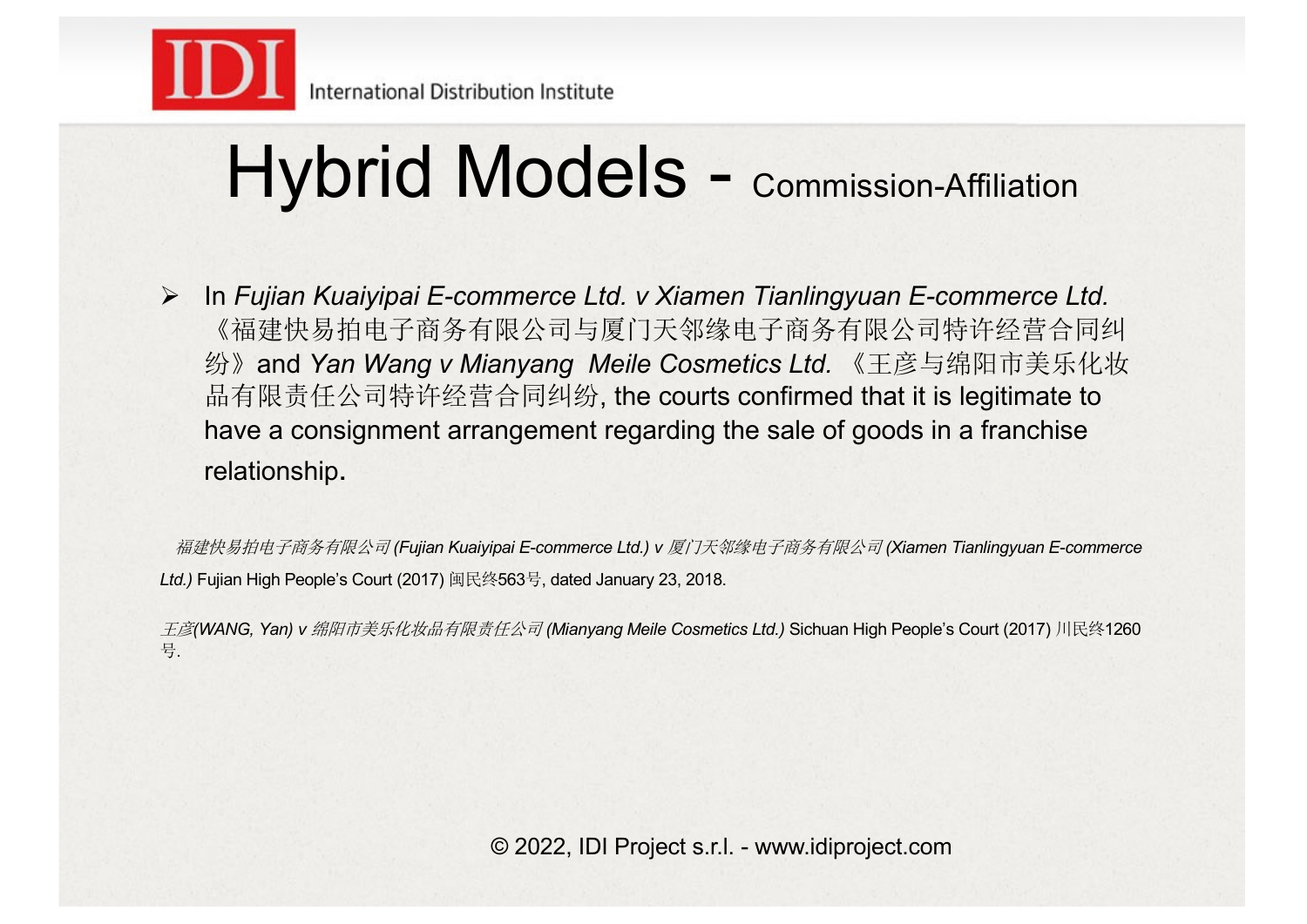

- Because it was a consignment arrangement the franchisor would own the inventory in the store,
- but the franchisor had better access to financing than the franchisees, so this benefitted both.
- Still the franchisor was required to prepare and deliver a disclosure document
- Point of Sale System optional as to whether the digital payment would go the franchisor's bank account or that of the franchisee.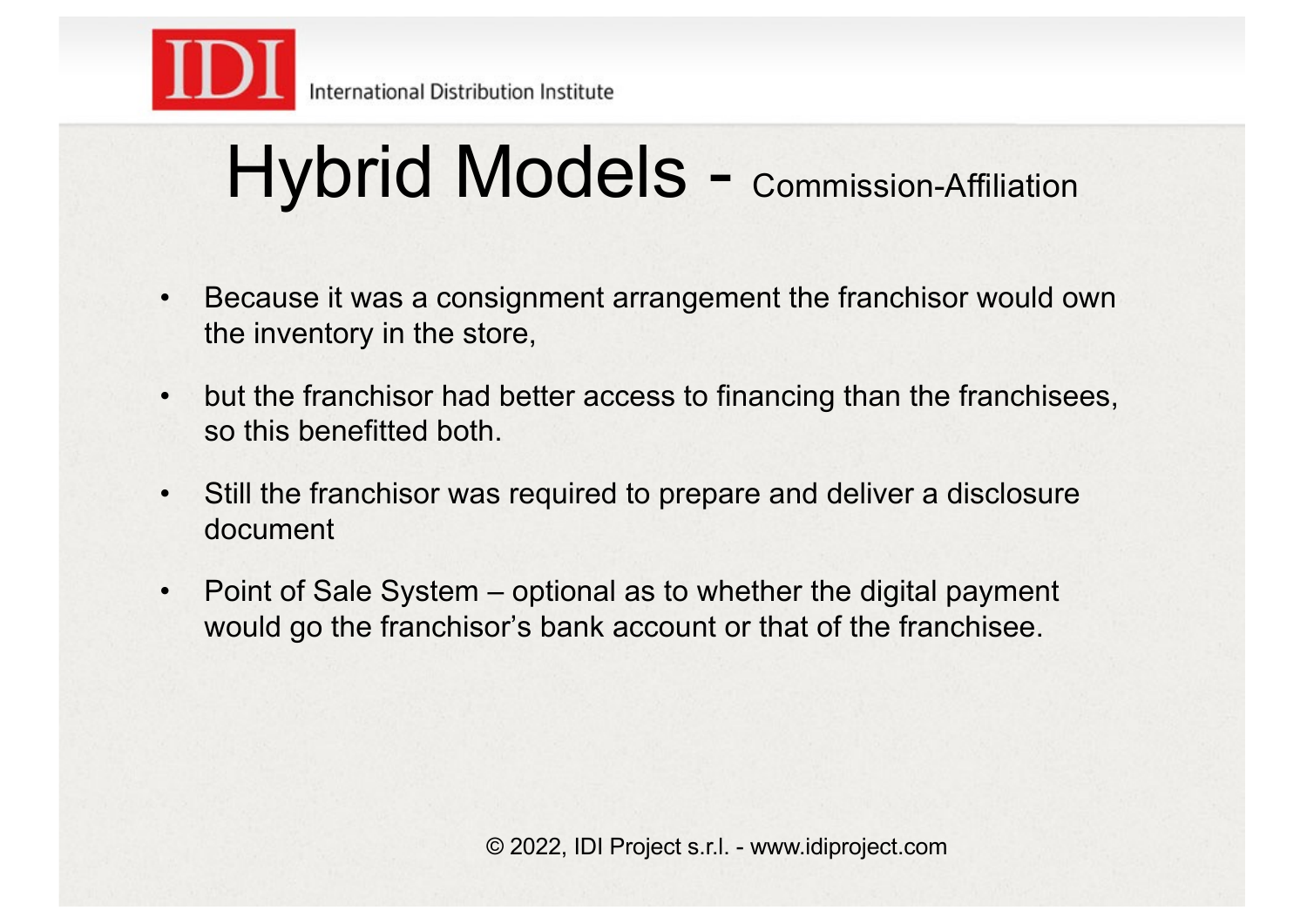

### • Privacy compliance:

- August 2021 China adopted 中华人民共和国个人信息保护法 **(PRC**  Personal Information Protection Law)
- the privacy policy will need to be appropriate for the ownership of the point-of-sale system chosen
- Ownership of the customers' data adds complexity to the data recollection process and data flows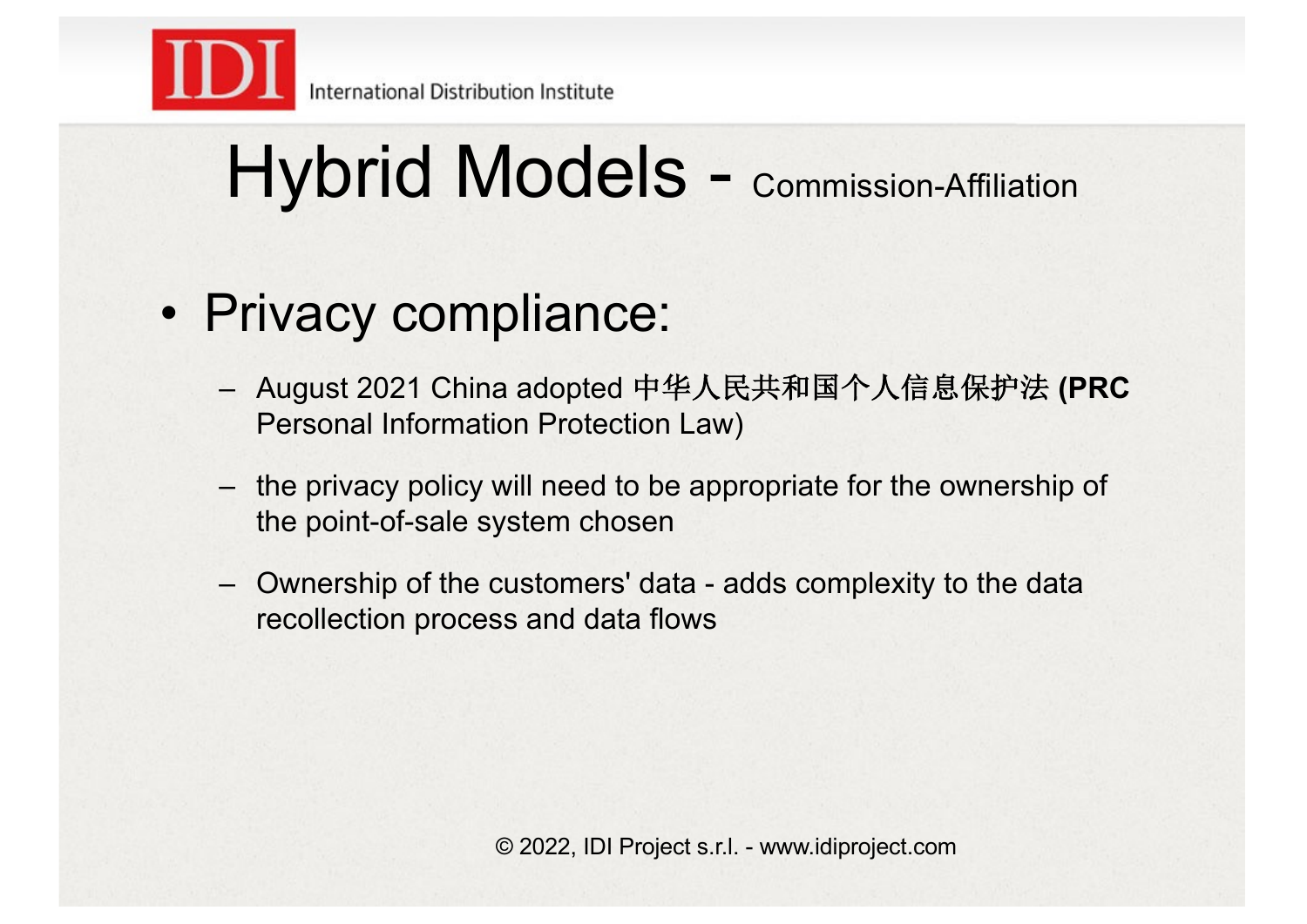

#### **Would hybrid models qualify as franchise agreements?**

- " Under Spanish law franchising is the assignment of a right to exploit a business system under:
	- a common name, signs and IP rights and a uniform presentation
	- Proprietary, substantial and unique or know-how, and
	- Continuous assistance
- Nothing in Spanish law (governed by the principle of freedom to contract) would prevent to structure a franchise arrangement as an agency agreement but agency law is most likely to apply to such arrangement
- " However, it is not clear whether the contract could still be defined as a franchise if the arrangement would not allow the franchisee to handle the business as an independent entrepreneur - franchising regulations might not apply to a contractual arrangement where the franchisee does not have a right to exploit the business with independence